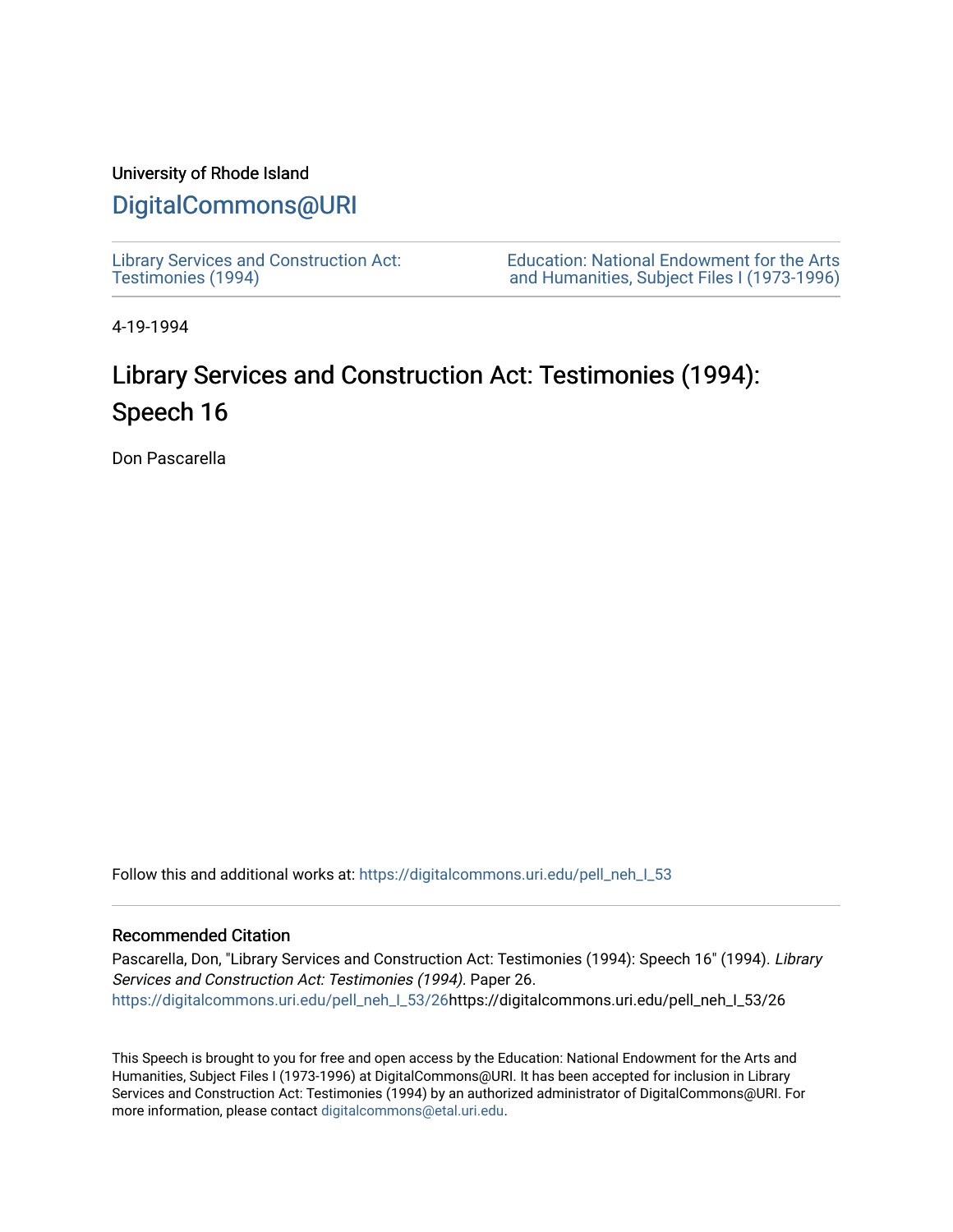f

PUBLIC LIBRARIES - SENATE WITNESSING APRIL 19,1994

GOOD MORNING. MY NAME IS DON PASCARELLA, AND I'M HERE TODAY WITH THE PERMISSION AND ENCOURAGEMENT OF MY EMPLOYER, HARRON COMMUNICATIONS CORP. WHOSE OFFICES ARE IN FRAZER, PA.

AFTER A 5 YR. EXPERIENCE WITH ENTREPRENUERSHIP IN OMAHA, NE, I DECIDED TO RETURN TO THE CABLE INDUSTRY. I ATTEMPTED TO DO THIS IN OMAHA, BUT MY DAD TOOK SERIOUSLY ILL AND I DECIDED THAT I COULD CONTINOE THE SEARCH FROM MONESSEN WHILE HELPING MY PARENTS, SO I RELOCATED TO MONESSEN(WHERE I WAS BORN AND RAISED) IN JUNE OF LAST YEAR. SINCE I WAS FAMILIAR WITH THE MANY ACCOMMODATIONS THAT A PUBLIC LIBRARY OFFERED, MY PLAN WAS TO WORK WITH, AND OUT OF, A LIBRARY. BUT I WAS IN A DILEMMA. MY MEMORY OF THE MONESSEN PUBLIC LIBRARY ( AND MY ASSUMPTION) WAS THAT IT WAS AND WOULD BE ILL-EQUIPPED TO HELP ME. SO FOR ABOUT 3 DAYS AFTER MY RELOCATION I PONDERED A PLAN THAT WOULD ALLOW ME TO HELP MY PARENTS, AND VISIT THE CLOSEST MAJOR LIBRARY, WITHOUT HAVING TO DRIVE TO PITTSBURGH, 60 MILES ROUND-TRIP. I DECIDED THAT THE MONE\$SEN PUBLIC LIBRARY COULD AT LEAST HELP ME TO LOCATE SUCH A LIBRARY, SO I WENT TO ASK. LADIES AND GENTLEMEN, THE QUESTION WAS NEVER ASKED!!!

I WALKED IN, ONLY TO FIND A BEAUTIFULLY EQUIPPED, PLEASANTLY STAFFED LIBRARY, COMPLETELY CAPABLE AND WILLING TO ASSIST ME IN MY JOB SEARCH.

THE PROGRAM COORDINATOR FOR THE WORKPLACE CENTER, CAROL SEPESKY, HAD BEEN FULLY TRAINED TO ASSIST INDIVIDUALS AND GROUPS TO UTILIZE THE CENTERS• RESOURCES. THIS INCLUDED RESUME WRITING AND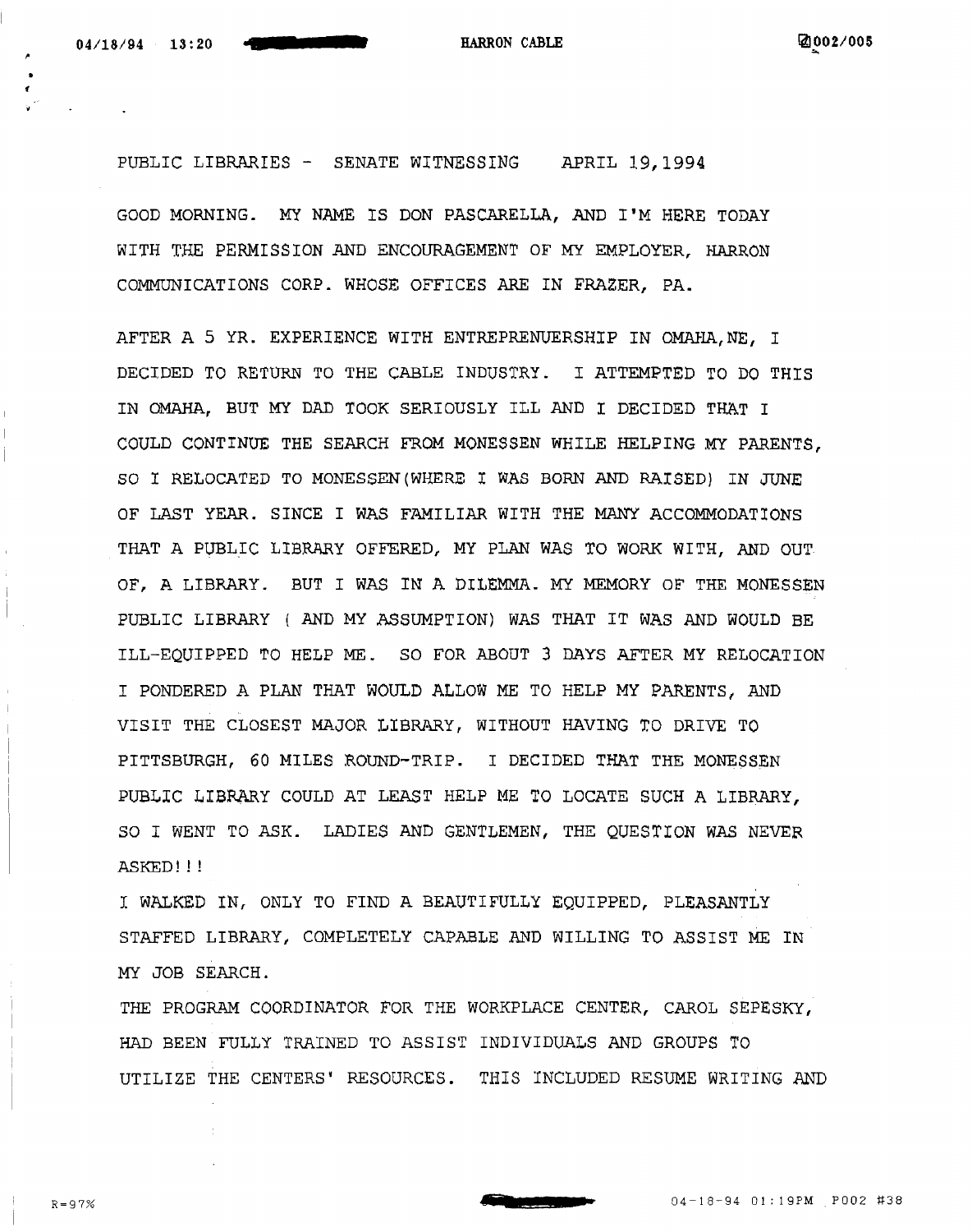PAGE 2

COMPOSING VIA COMPUTERS AND WORD PERFECT SOFTWARE; THE STAFF PROVIDED INFORMATION ON JOB OPPORTUNITIES BY WAY OF THE PA JOB SERVICE LISTINGS, EMPLOYMENT PERIODICALS(BOTH NATIONALLY AND LOCALLY) THE WALL STREET JOURNAL, AND MANY OTHERS. THE MONESSEN PUBLIC LIBRARY WAS OPEN 65 HOURS A WEER, SEVEN DAYS A WEEK, INCLUDING 5 EVENINGS, SIX MORNINGS, AND SEVEN AFTERNOONS. THIS WAS EXTREMELY ACCOMMODATING FOR MY SCHEDULE....AND I NEVER FELT THAT I HAD TO GO ANYWHERE ELSE TO ACCOMPLISH MY GOAL. AS TIME WENT ON I DISCOVERED MANY OTHER WONDERFUL SERVICES THAT THE LIBRARY HAD TO OFFER. SOME WERE APPLICABLE FOR MY USE, WHILE OTHERS WERE GEARED TOWARD HELPING THE UNDEREMPLOYED, ... THE FUNCTIONALLY ILLITERATE, DISPLACED WORKERS..... AND EVEN PROVIDES CAREER AND EDUCATIONAL INFORMATION THROUGH .. PA CAREERS AND DISCOVER SOFTWARE,"LINKAGE" GROUPS SUCH AS THE PA DEPT. OF WELFARE; THEY PURCHASE DIRECTORIES, ACQUIRE COLLEGE CATALOGS AND VOCATIONAL AND BUSINESS SCHOOL INFORMATION. THE LIBRARY ALSO HAS A VIDEOTAPE COLLECTION OF LOCAL EMPLOYERS WHO DISCUSS JOB OPPORTUNITIES WITH THEIR FIRMS, INCLUDING REQUIRED QUALI-FICATIONS,HOW TO APPLY, AND SOME OF THE QUESTIONS THAT MAY BE ASKED DURING THE JOB INTERVIEW. I COULD GO ON AND ON, BUT THE POINT IS, THIS KIND OF PUBLIC SERVICE MUST CONTINUE. NOT ONLY IN MONESSEN, PA. BUT ALSO THE STATE OF PA,,,,AND THE NATION. I'M SURE THAT THERE ARE MANY TOWNS AND CITIES IN THE UNITED STATES THAT ARE SUFFERING FROM THE SAME HIGH UNEMPLOYMENT RATES, FUNCTIONALLY ILLITERATE AND......LET'S NOT FORGET OUR

**s dt.L** Sb s e-

04-18-94 01:19PM POOR #38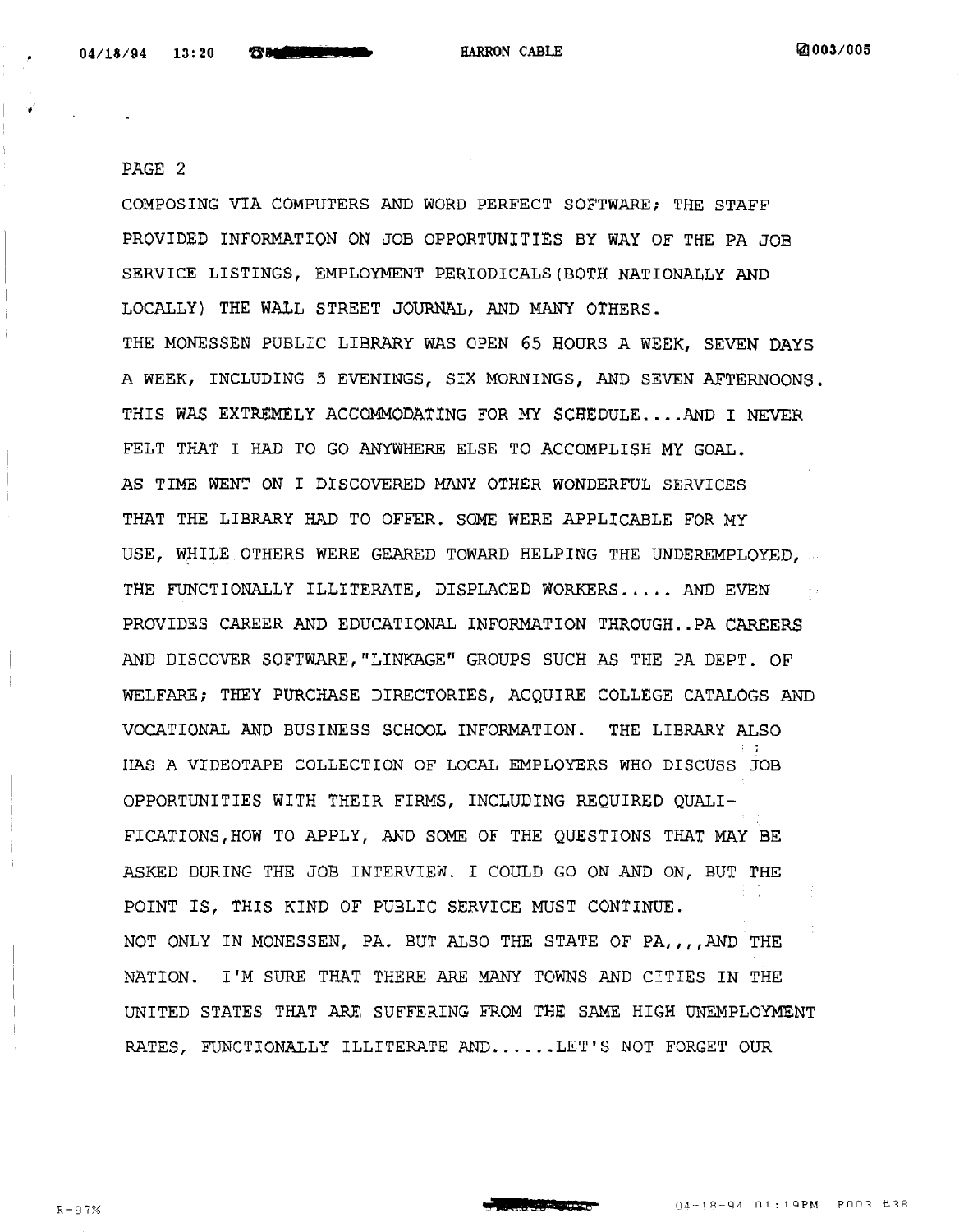•

..

PAGE 3

KNOWLEDGE HUNGRY AND EDUCATION THIRSTY, WHO CAN'T AFFORD TO DO .ANYTHING BUT TAKE ADVANTAGE OF THEIR LOCAL PUBLIC LIBRARY. IN THE LAST YEAR ALONE, MONESSEN'S LIBRARY ASSISTED OVER 1000 PATRONS IN EACH, THE WORKPLACE AND THE COMPUTER ASSISTANCE SERVICES. NOT TO MENTION THAT THEY HAD WELL OVER 1000 PATRONS REQUIRING OTHER ASSISTANCE AND USING THE REFERENCE LOGS. STERLING PERFORMANCE!!!!!

THE WORKPLACE PROJECT WAS FUNDED BY A GRANT FROM THE KELLOG CORP. OF BATTLE CREEK, MICHIGAN IN ORDER TO ASSIST INDlVIDUALS TO FIND JOBS. THE MONESSEN PUBLIC LIBRARY WAS CHOSEN AS ONE OF SIX ORIGINAL SITES IN PA BECAUSE OF THE HIGH UNEMPLOYMENT lN THE MON VALLEY AREA,, AND THE PROJECT WAS ADMINISTERED THROUGH THE STATE LIBRARY OF PENNSYLVANIA.

THE FUNDING FOR THIS PROJECT ENDED IN 1990, AND SINCE THEN THE LIBRARY HAS DEPENDED UPON DONATIONS FROM PATRONS, AND KlND CONSIDERATION OF AREA BUSINESSES ...... BUT HOW MUCH MONEY COULD THEY POSSIBLY RAISE ON THEIR OWN IN AN ECONOMICALLY DEPRESSED AREA????? THEY AND ALL PUBLIC LlBRARIES NEED OUR HELP, YOUR HELP, AND THE HELP OF THE FEDERAL GOVERNMENT TO CONTINUE TO PROVIDE THESE EXCELLENT AND MUCH NEBDED SERVICES. THE LIBRARIES SHOULD BE CONSIDERED A NECESSITY, AND ON THE SAME LEVEL AS PUBLIC SCHOOLS.

MY JOB SEARCH ENDED IN NOVEMBER, '93.

ON THE NATIONAL LEVEL, NEWS OF LIBRARY CLOSINGS IS VERY DISCONCERTING TO ME, AND SHOULD BE UPSETTING TO EVERY

 $R = 97%$